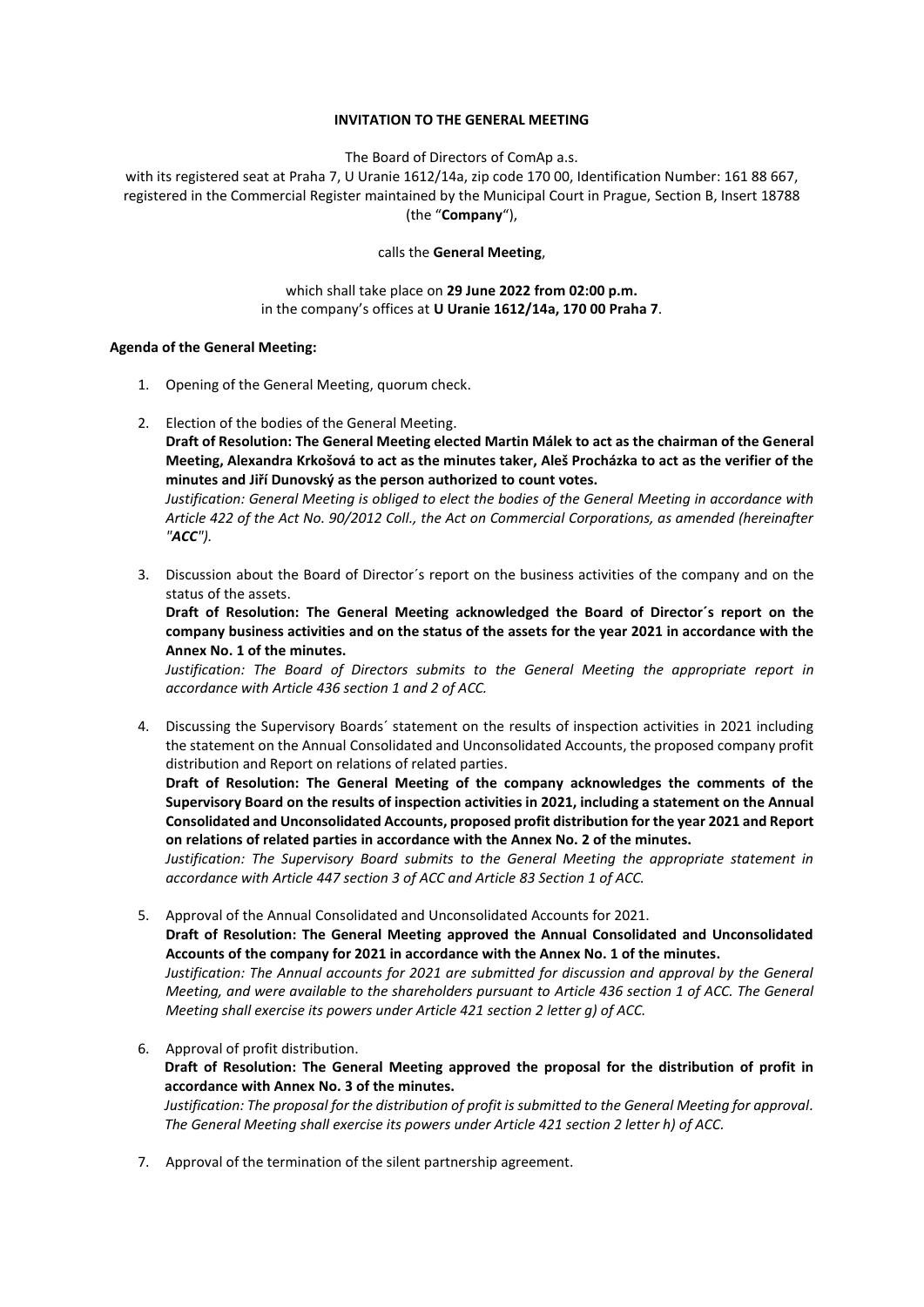## **Draft of Resolution: The General Meeting approved the termination of silent partnership agreement with the individual listed in Annex No. 4 of the minutes.**

*Justification: The General Meeting approves the termination of the silent partnership agreement within its authority in accordance with Article 421 section 2 letter o) of ACC.*

8. Approval of the Executive Agreements with Libor Mertl, Martin Málek, William Thomas Parsons, Martin Desmond McCourt, Andrew Douglas Hall, Peter Magnus Sandin, Nigel Anthony Watson and Lukáš Král. **Draft of Resolution: The General Meeting approved the Executive Agreements with Libor Mertl, Martin Málek, William Thomas Parsons, Martin Desmond McCourt, Andrew Douglas Hall, Peter Magnus Sandin, Nigel Anthony Watson and Lukáš Král in accordance with Annexes no. 6, 7, 8, 9, 10, 11, 12 and 13.**

*Justification: The General Meeting approves the Executive Agreements within its authority in accordance with Article 421 section 2 letter p) of ACC.*

9. Approval of the "Overview of the remuneration and benefits of members and member´s relatives of the Board of Directors for GM of June 29<sup>th</sup>, 2022".

**Draft of Resolution: The General Meeting approved the "Overview of the remuneration and benefits of members and member´s relatives of the Board of Directors for GM of June 29th, 2022", in the form as attached in Annex No. 5 of the minutes.** 

*Justification: The General Meeting is obligated to approve remuneration and benefits of the members of the Board of Directors in accordance with Article 61 section 1 of ACC and with internal Reserved Matters of the General Meeting.*

10. Approval of the documents Reserved Matters of General Meeting and Board of Directors which define their respective roles and responsibilities. The documents Reserved Matters are attached as Annex No. 14 to this Invitation.

**Draft of Resolution: The General Meeting approved documents Reserved Matters of the General Meeting, Supervisory Board and Board of Directors which are attached as the Annex No. 14 of the minutes.**

*Justification: In accordance with the internal procedures of the Company, the General meeting is obliged to approve the documents Reserved Matters of the General Meeting and Board of Directors and their changes.*

11. Approval of the Distribution of the part of retained profit for 2021

**Draft of Resolution: The General Meeting approved the distribution of the part of retained profit recorded as at December 31, 2021 in the amount of CZK 60,000,000 in accordance with Annex No. 15 of the Meeting minutes and its payment to shareholders by July 31, 2022.**

*Justification:* The General Meeting decides on the distribution of a part of retained profit recorded as at December 31, 2021 in accordance with Article 34 of ACC and Article 40 of ACC *and in accordance with the section 15.2 g) and 19 of the Articles of Association.* 

- 12. Further points to be included in the presence and subject to the consent by all company's shareholders.
- 13. End of the General Meeting.

**The Annual Report is available for inspection at the seat of the company during weekdays upon prior request at Alexandra Krkošová.**

In Prague on 30 May 2022

-----------------------------------

Peter Sandin Member of the Board of Directors ComAp a.s.